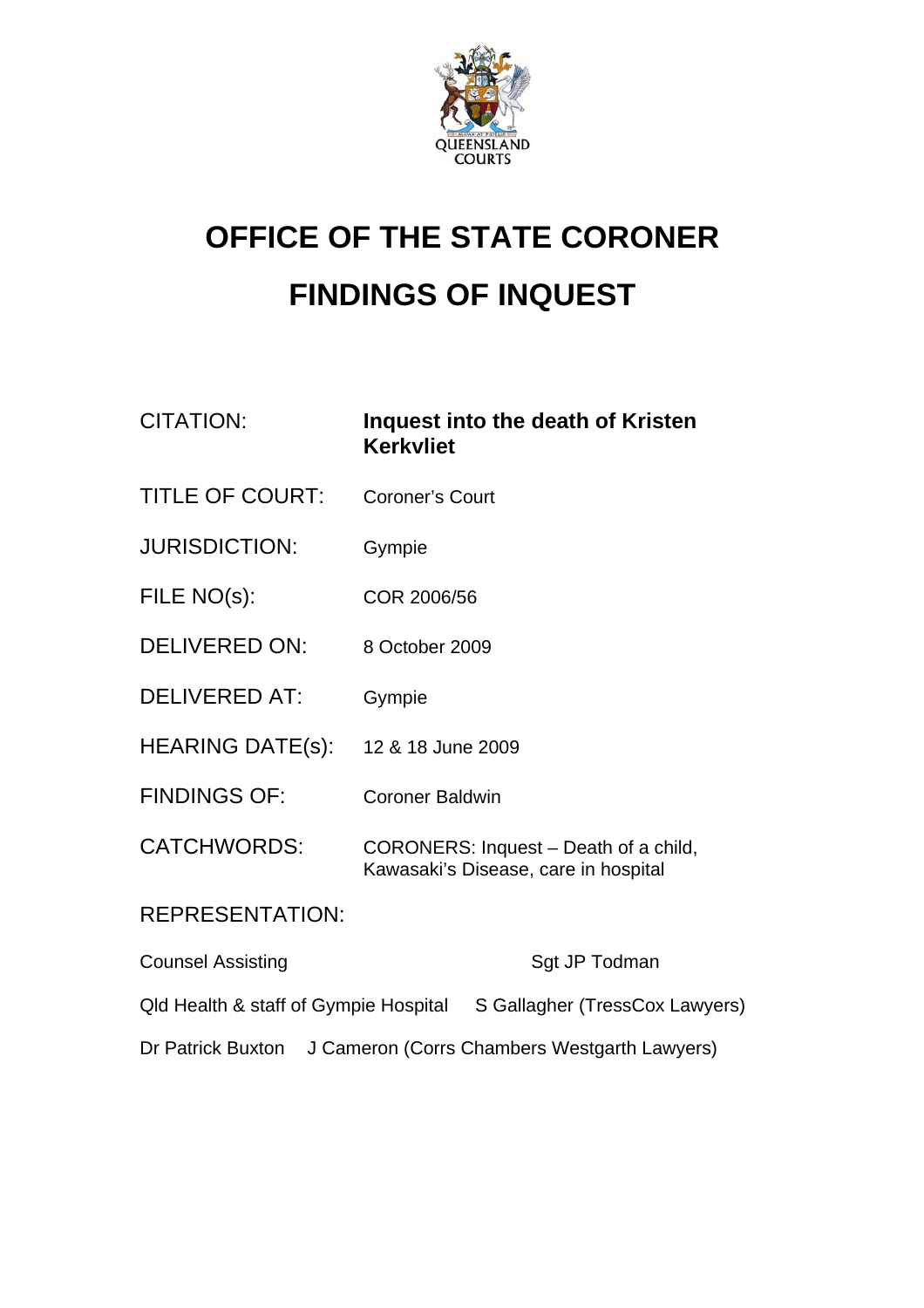Kristen was born on the 27th of November 2004 and was the much loved daughter of her parents Ashley and Catherine Kerkvliet. Tragically she died on the 4th of February 2006. On that day she had presented to her mother as being unwell and she had attended upon a local General Practitioner. The General Practitioner on being somewhat concerned about her condition referred her to the Gympie Hospital where she arrived at approximately 5.00pm on the 3rd of February 2006.

Upon arrival at the Gympie Hospital, Kristen was attended to by Doctor Christoph Clausen who was assisted by Doctor Tim Ryder. She was examined by both of these doctors and found to be severely underweight. Doctor Clausen indicated that when he saw Kristen it was apparent she was severely underweight and that she was breathing quickly but he noted she was smiling, happy and not crying although she had the appearance of being a little tired. Both doctors apparently listened to her heart and found her heart sounds normal but found her to be pale and breathing quickly so considered that she may have been suffering from severe anaemia and consequently blood tests were ordered. Some tests came back quickly and indicated that the child was anaemic but not severely anaemic enough to require urgent medical treatment such as a transfusion. She did not appear dehydrated and did not appear to have signs of an infection so a cannula was not inserted. Doctor Ryder continued to have the care of Kristen when Doctor Clausen left to finish his shift and there was approximately one hour until Doctor Buxton who was at that stage the hospital Acting Superintendent, was to commence his shift. In the interim Doctor Gabrielle Du Preez-Wilkinson took over her care. Doctor Buxton subsequently reviewed the tests that had previously been ordered and ordered further x-rays. Doctor Buxton reviewed these xrays and subsequently had discussions with Doctor Hermiz from Nambour Hospital where it was agreed that an ambulance would transfer Kristen to the Nambour General Hospital following on from the management at the Gympie Hospital.

The ambulance to which I will return later was arranged and Kristen was considered to be a code 2C. As Kristen was being loaded into the ambulance it appeared that she suffered a cardiac arrest and was immediately returned back to the Gympie Hospital where resuscitation was attempted however it was unsuccessful and Kristen died at approximately 12.30am on the 4th day of June 2006. The main issues to be determined in relation to this inquest were firstly:

- 1) What was the cause of death?
- 2) Could Kristen's death have been prevented in the circumstances?

3) Are there any recommendations that may prevent further deaths similar to Kristen's?

I had before me a number of statements most notably the statements from the doctors including Doctor George Pienaar who was the initial treating General Practitioner, Doctor Christoph Clausen and Doctor Timothy Ryder who were the initial doctors to see Kristen at the Gympie General Hospital. Doctor Patrick Buxton, Doctor Gabrielle Du Preez-Wilkinson and Doctor Johan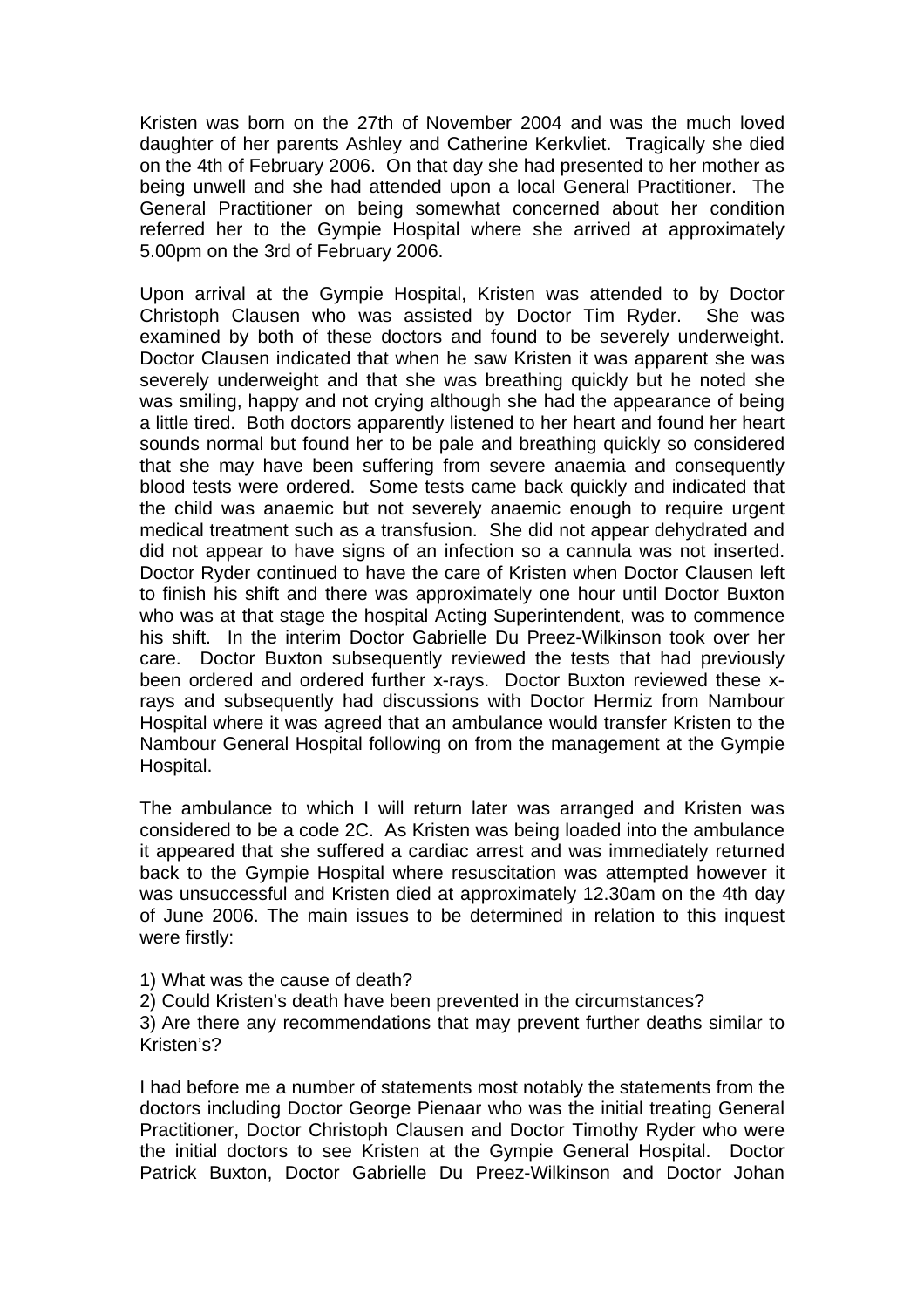Engelbrecht also supplied statements. All of these doctors were involved in Kristen's care at the hospital and were required to provide evidence. In addition, I also had the report of Doctor Nathan Milne who conducted the autopsy on Kristen on the 6th of February 2006 at the John Tonge Centre together with his autopsy report. In addition to this I also had a specialist's report in the form of an expert witness of Doctor Tom Hurley who is a specialist paediatrician who had reviewed the case. Doctor Milne was not required for cross-examination but Doctor Hurley gave evidence and was cross-examined. In addition I had a number of other statements of persons who had peripheral involvement and were not required for cross-examination. That is Nurse Joanne Hosking, Nurse Vicky Lee Morrison, Nurse Anne Bird and Nurse Karen Foxlee. As well as the nurses there were also two ambulance officers, Paul Derrick and Geoffery Langton. None of the nurses or ambulance officers were required to give evidence. Finally I also had statements from the parents, Catherine Alice Kerkvliet and Ashley Russell Kerkvliet. After the adjournment of the matter, further discussions were held, Catherine Kerkvliet did give evidence and was cross-examined in relation to her daughter's death. There were also a number of exhibits including the police report to the coroner, The Life Extinct Certificate, a report from the Gympie Child Protection and Investigation Unit of the Queensland Police Service, the medical notes of the emergency department at the Gympie Hospital and a report from the Department of Child Safety provided to police officer Greg Davey. I was also provided with a road ambulance ordering guide referred to as Q.I.F.T. Ordering Guide which reflected the priority order of the Queensland Ambulance Service.

I also had the original of the Gympie Hospital's complete chart and medical records of Kristen Kerkvliet.

Turning now to the first issue there can be no doubt that Kristen while developing normally was being attacked by a silent killer. Her young body as it appears had been attacked by Kawasaki's Disease. Turning to page 13 of Doctor Milne's report I quote as follows:

"*Kawasaki's Disease is an acute febrile illness of childhood. The cause is unknown but a reaction to an infection is suspected. It typically affects children aged 6 months to 5 years but most commonly from the age 9 to 11 months. It is more common in males and oriental children but can affect Caucasian females. The typical clinical symptoms include fever, red eyes, red and cracked lips, swollen throat, red and swollen hands and feet, a red rash, an enlargement of lymph nodes. The disease typically evolves in four stages over a couple of months. Acute febrile, sub-acute, convalescent and heal. Death usually occurs within six months of the onset of the symptoms but may occur at any stage including years later.*"

Doctor Milne went on to say:

*"Kawasaki's Disease is an inflammatory disease of blood vessels (vasculitis). This inflammation may involve arteries throughout the body but involvement of the coronary artery is most significant. As the disease progresses the arteries*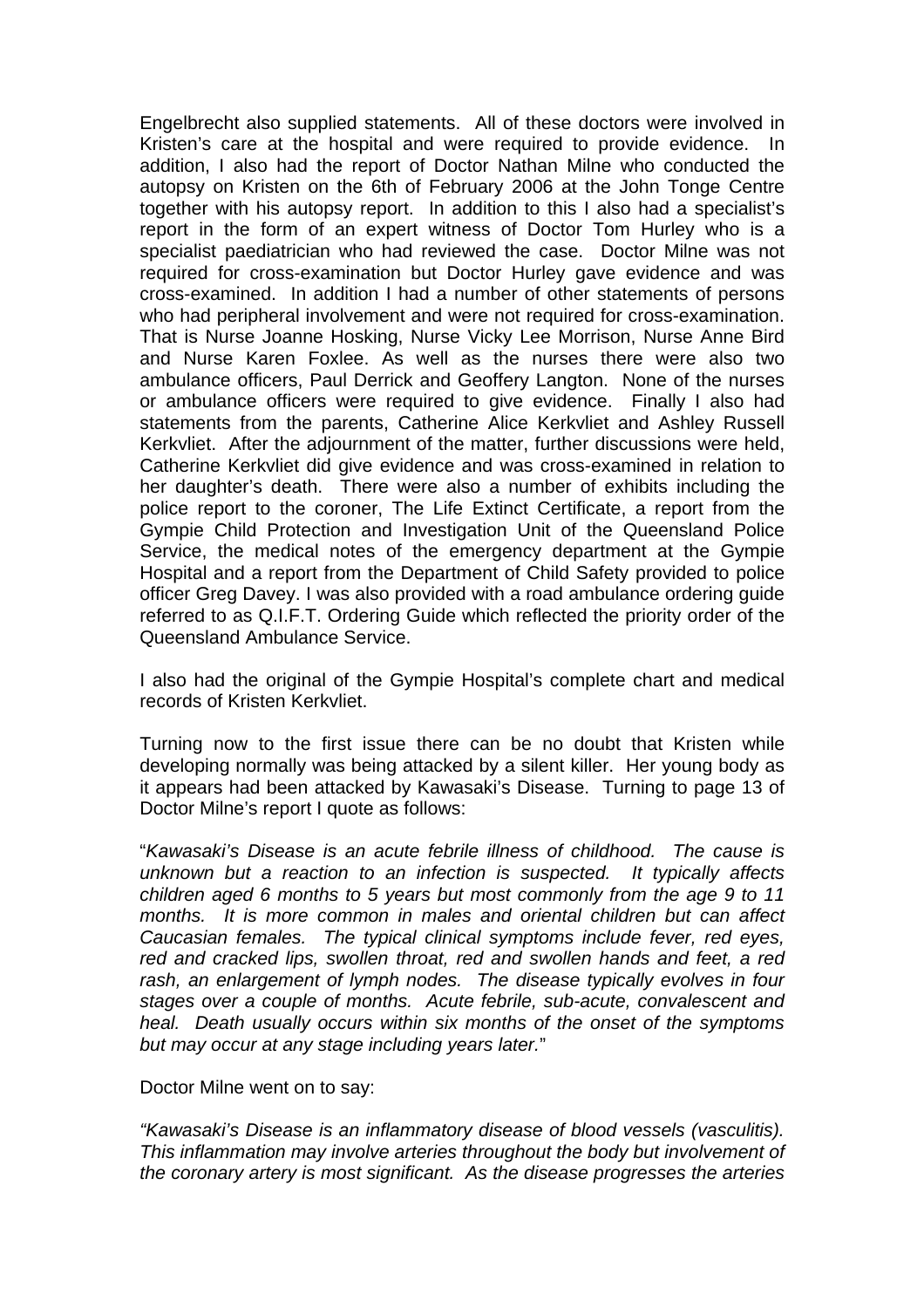*become scarred and narrowed resulting in impaired blood supply to the heart muscle (myocardium).* 

*Changes to the heart that can lead to death include myocardial infarction, myocardial inflammation (myocarditis) and abnormal electrical rhythm (arrhythmia) or rupture of a coronary artery due to aneurism formation."* 

Doctor Milne who was not required for cross-examination opined that Kristen died of acute myocardial infarction secondary to the effects of Kawasaki's Disease. He pointed out that both malnutrition and bronchial pneumonia are other significant conditions and although they would not be the underlying cause of death they may well have contributed to it.

Doctor Hurley who was called as the expert witness concurred with the findings of Doctor Milne saying that he considered his findings "*a fair and true conclusion*".

The only issues with the diagnosis of Kristen suffering Kawasaki's Disease was apparently the apparent absence of symptoms. Doctor Hurley had indicated in his report that a formal diagnosis of Kawasaki's Disease required the presence of fever lasting at least five days without any other explanation combined with four of the five other criteria. The other criteria being those mentioned in Doctor Milne's report being a rash, swollen lymph glands, conjunctivitis, flaking of the skin, swelling of the feet or hand.

Kristen's mother, Catherine Kerkvliet gave evidence of Kristen's short life. She gave evidence of her diet and her breastfeeding routine. Kristen continued to have five breastfeeds a day as well as three solid meals a day. She gave evidence that she had fruit such as bananas, melons, strawberries and double bread with various fruits for breakfast. She said that she would have for lunch a savoury vegetarian dish such as lasagne with grains or legumes with mixed vegetables. For dinner she would have similar vegetables and a savoury dish. In addition Mrs Kerkvliet gave evidence that she had been active and that Kristen had started moving around furniture at about eight to nine months and was walking around the age of twelve months. She said that her daughter was happy and playful and doing normal baby things and her sleeping patterns were good. She slept through the night having a morning and afternoon sleep for an hour or two. Under crossexamination from Mr Fitzpatrick in regard to the symptoms, Mrs Kerkvliet could not recall any of the symptoms as outlined as being necessary for the criteria. She gave evidence that she only recalled Kristen being grumpy at around Christmas time. She was at that time grumpy and irritable and seemed to be off her food and this is how she was on the day before her death when her mother took her to the doctor.

Upon being pressed in regard to the symptoms the only other recollection she could offer the court was that Kristen was born with a blocked tear duct and that as advised she had treated it with breast milk and it had cleared up.

This presented a difficulty for the diagnoses of Kawasaki's. Under cross-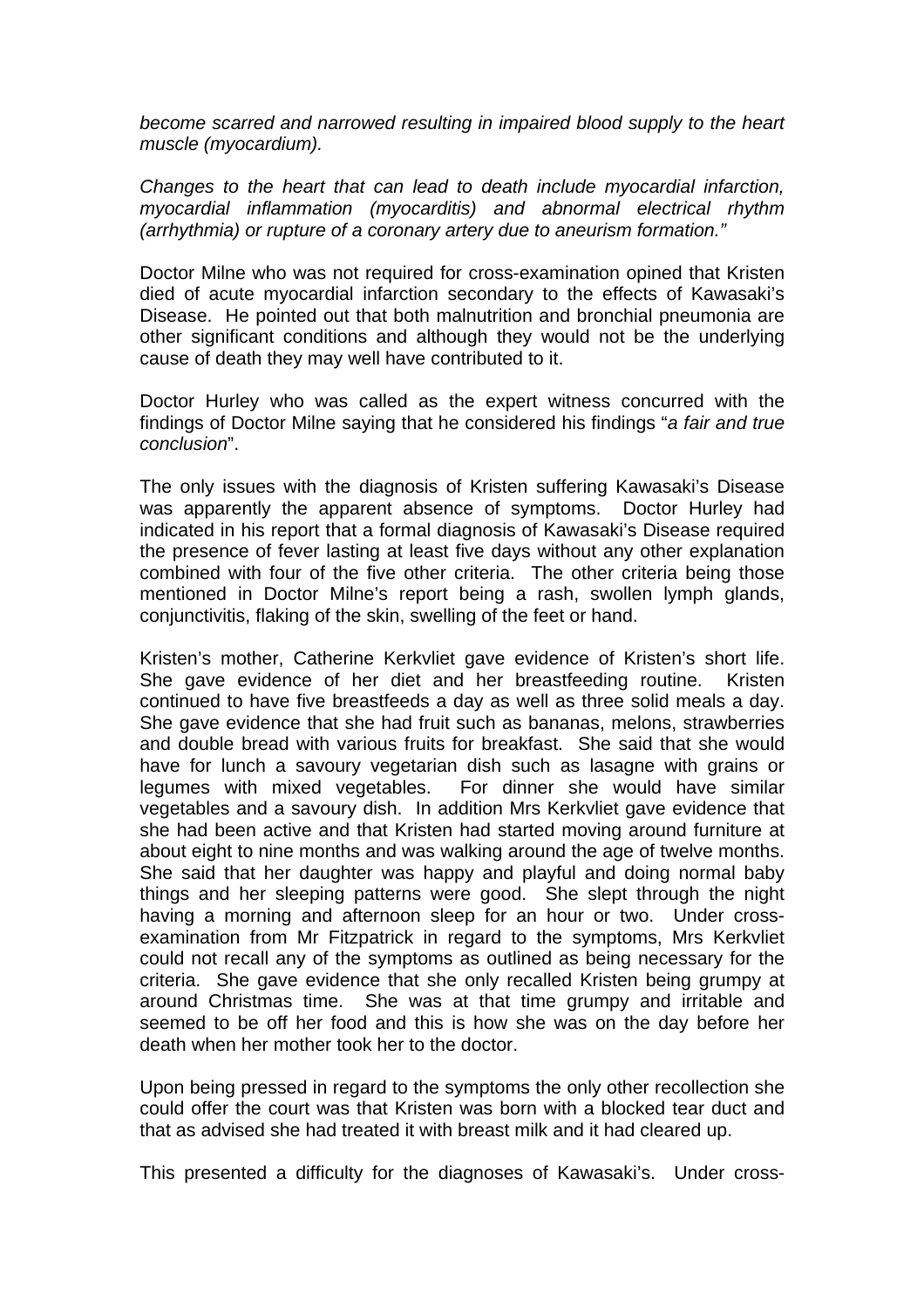examination Doctor Hurley however gave evidence that the younger the child is when the illness strikes the more subtle it can present. In fact he said: "*so, in children under six months of age it can even present simply as a fever but an essential diagnoses is a temperature over 38.5 for around five days or longer and usually associated with significant irritability. You may not have any of those associated signs*…"

Doctor Hurley went on to say that these types of presentations are very unusual and usually you get the group presentations but conceded that it may well have been that Kristen only displayed the temperature.

It was then put to him that for a young mother with her first child the mother may not have interpreted the fever for five days as anything more significant as teething or perhaps nappy rash fevers that are associated with common colds or other fevers. Doctor Hurley indicated that this was correct saying: "*That's right. Misinterpretation of a temperature can be pretty easy.*"

It can therefore be concluded that Kristen did in fact suffer from Kawasaki's Disease which had left her with serious residual damage to her heart which led to cardiac failure as a result of poor vascular blood supply to her heart which of course led to the death of her heart muscle.

The next issue to determine is whether Kristen's death was preventable. As I have indicated earlier Kristen's body was being attacked by a somewhat silent killer of Kawasaki's Disease which had ravaged her little body causing damage to her heart muscles which ultimately led to her death. The associated symptoms of this were an obvious failure to thrive which was mostly reflected in her low weight. There can be no doubt that Kristen was seriously underweight and in the very low percentile for her age group weighing only 6.3kg at aged 14 months. However, given the evidence that Kristen's mother gave to the court of her eating habits, her sleeping habits and her achieving her milestones, the fact that she was underweight did not give her mother any cause for concern as she had considered that she was simply a small child. It would be purely speculative to wonder if Kristen had been monitored more regularly by medical or maternal health persons whether her failure to continue to gain weight may have warranted further investigation and perhaps the discovery of the presence of the Kawasaki's Disease. Given the circumstances that Kristen had not been to a medical practitioner as the evidence from the mother was that she had generally been a well child and there was no need for her to attend after her six week old check up when the child arrived at the general practitioner she was already in an advanced state of deterioration due to the damage caused by the Kawasaki's Disease.

It was fairly clear that many of the doctors had little knowledge, if any, of the disease. The issue is whether anything, that is knowledge and understanding of the disease or treatment, could have prevented Kristen's death once she had presented at Doctor Pienaar's surgery. Doctor Pienaar gave evidence that he was most concerned about the baby's welfare describing her as *"acutely sick*". He said he was mostly concerned that she was pale and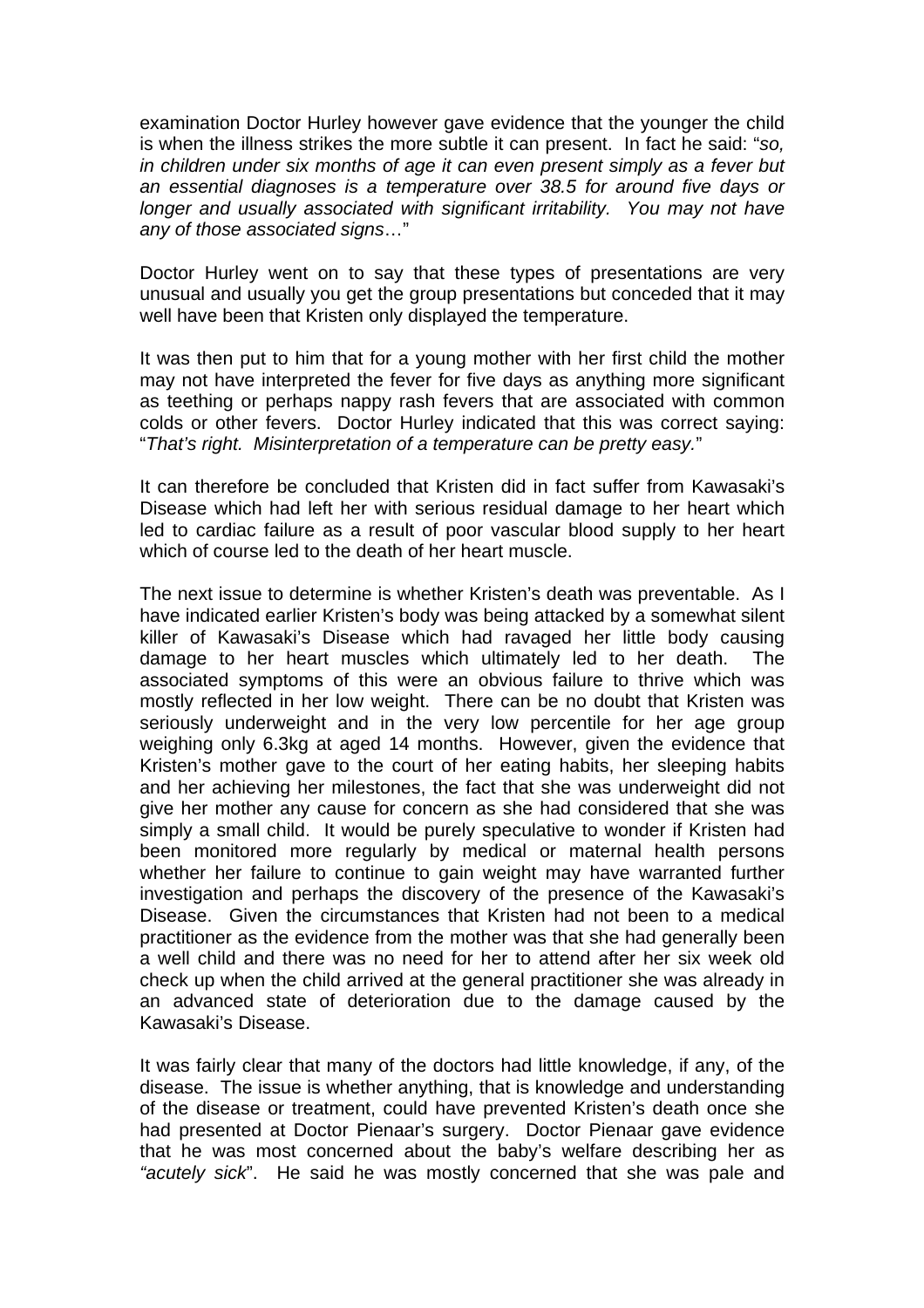appeared ill but that she was so underweight. He conceded that he had probably thought at the time that she was eighteen months old but even knowing she was fourteen months old she was still on the lowest percentile that effectively meant that none of the fourteen month old population would weigh less than her. He described her as cacethec which essentially meant that she was skin and bone. Upon her presentation to Gympie Hospital Kristen was also noted as being severely underweight. The examining Doctor, Doctor Clausen determined that she was chronically ill, believing that she had been ill for some time given her presentation. He did a routine examination of her, particularly in the light that she seemed to have some breathing irregularities and checked her heart for any obvious problems or heart murmur issues. This was also carried out with Doctor Ryder and neither doctor found anything in their routine examination to suggest any difficulties with the heart at that point. However because of her condition, tests were ordered including blood tests to ascertain the position particularly in relation to possible anaemia. I've already noted that no cannula was inserted as the child did not appear to be dehydrated or suffering from an infection and thus it was not considered that antibiotics would be necessary. Subsequently Doctor Buxton, the most senior doctor attended and received the results of some tests. Furthermore x-rays were then ordered by Doctor Buxton. Doctor Buxton, in the absence of a specialist radiology report reviewed the x-rays and found by his visual assessment that Kristen was suffering from pneumonia. Doctor Buxton indicated that he believed on review that Kristen's heart was probably enlarged but conceded that he did not appreciate how grossly enlarged it was. Doctor Buxton is obviously not a specialist radiologist and he gave evidence that looking at chest, lungs and hearts of infants is particularly difficult because the child's heart can appear relatively large within such a small frame. Doctor Buxton conceded that had he believed or become aware that there were cardiac problems with Kristen he would have arranged a transfer direct to Brisbane rather than Nambour. It is obvious however that had this been the case Kristen would not have arrived in Brisbane until 11.00 o'clock on the best case scenario. On cross-examination of Doctor Ryder who carried out a number of observations and worked with Doctor Clausen in managing the treatment of Kristen when she arrived at approximately 5.00 o'clock until Doctor Buxton took over at approximately 7.20pm noted there was nothing in the observations that were carried out to suggest that Kristen was critically ill or that she should be transferred immediately. He gave evidence that he believed that given the observations that he and Doctor Clausen had made and the fact that Doctor Buxton would soon be arriving to take over he felt it appropriate to wait for further diagnoses by the more senior Doctor Buxton. Dr Clausen gave evidence that he was extremely shocked to learn the next day of Kristen's death as there was nothing to suggest to him that she was critically ill.

Nonetheless, regardless of the observations, subsequent treatment and management of Kristen's condition by Doctor Clausen, Doctor Ryder and Doctor Buxton the evidence of the specialist paediatrician, Doctor Hurley was clear in respect of the limitations on treating a patient in Kristen's position.

Essentially Doctor Hurley's evidence was that Kristen was dire, in fact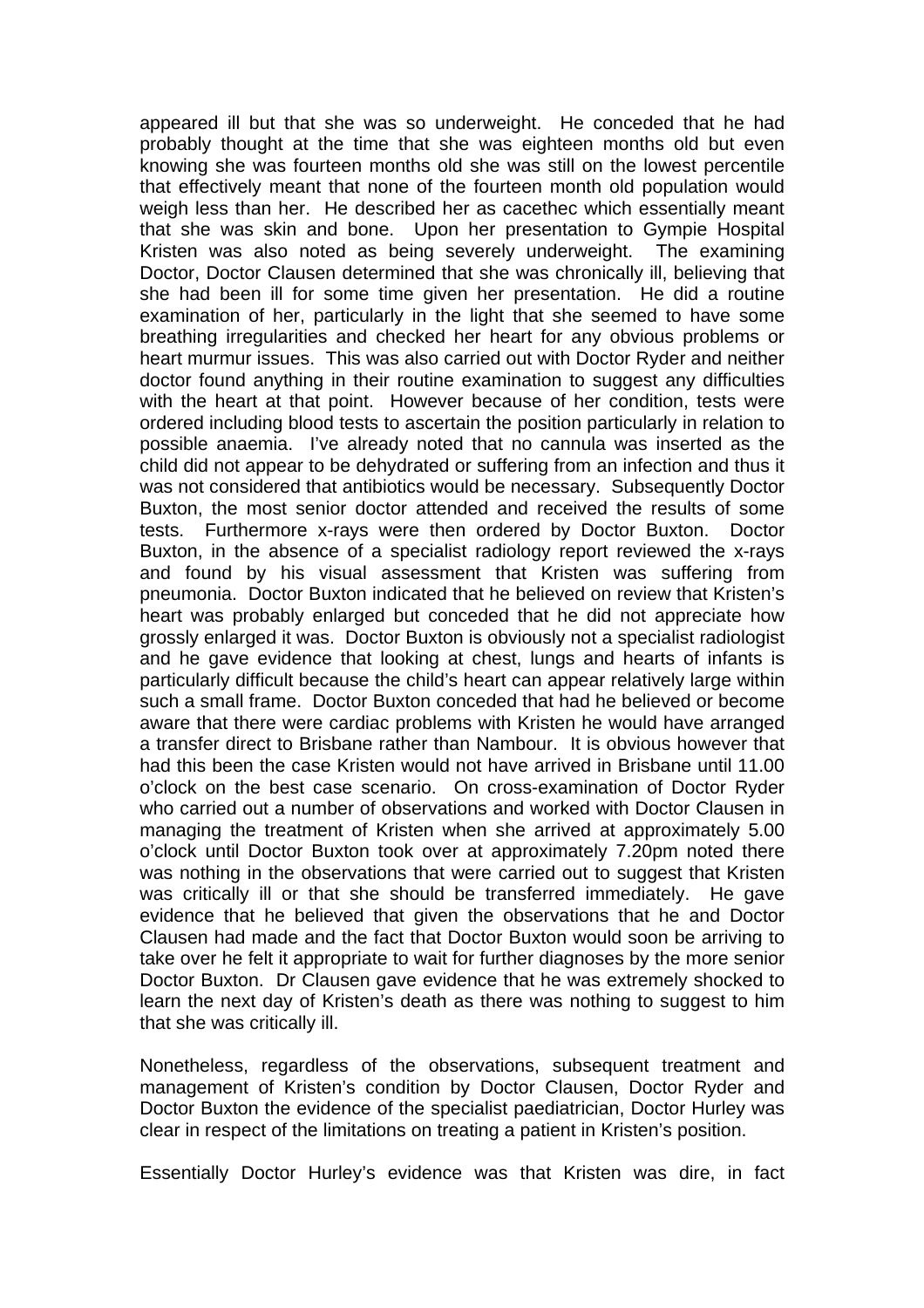hopeless was the word he used. His evidence which I accepted was that Kristen was presented post heart attack, that in fact she had many essential heart attacks or progressive cardiac death or heart muscle death over previous months to presentation. He indicated that had the hospital in Gympie been able to diagnose Kristen as a cardiac case then she could have been provided with medication to improve her heart's contractibility or the strength of the heart beats. He also indicated that she could have been given some direct cardiac medication and maybe a diuretic to help her pass fluid taking the strain off her heart and maybe provided with some oxygen. He also gave evidence that he would not have been able to provide more assistance or treatment than that and nor would the cardiac hospital short of the very remote possibility of an immediate transplant. It is clear that a patient in Kristen's position was almost too far gone for any medical assistance regardless of where the child ultimately presented. It was clear that Kristen's condition had happened some six months prior and during the ensuing six months she had become progressively worse in losing heart function and by the time she had presented, even with an immediate correct diagnosis there was little that could be done to save her. Accordingly I find that Kristen's death was not preventable given that she only presented for medical attention in the afternoon of the 3rd of February 2006 by which time there was little that could be done even if the diagnosis which was subsequently available through the autopsy had been available prior to her death.

The ambulance to which I referred to earlier was called under a code c which of course was questioned in the light of the system explained. Given the findings here and the demand for such services and the need for priority listing I can not say that the code should have been any different. Hindsight may well have suggested that Kristen should have been a higher priority but at the time the combined and individual opinions of the treating doctors would suggest it was appropriate.

Third and finally was whether anything could be recommended to prevent similar deaths in future. It is without doubt that had Kristen's failure to survive been noted and investigated the damage to her organs from Kawasaki's Disease may well have been treated and subsequently her death may have been prevented. It appears from the evidence before the court and the evidence that was before the doctors and in fact corroborated by the mother's evidence that Kristen in fact had developed normally until approximately six months old when she then failed to continue to gain weight and thrive. Although reaching many of her physical milestones her nutritional state was clearly very poor. Although she was enjoying good balanced nutritional meals in addition to breastfeeding she simply was not gaining weight and was severely malnourished at the time of her death.

I have come to the conclusion that the only way that Kristen's death may have been prevented would have been had her failure to thrive been picked up by medical professionals or maternal and child health professionals resulting in investigation as to the possible reasons why. At that point Kawasaki's Disease may have been detected and it may have been possible to address some of the symptoms and thus prevent Kristen going into cardiac arrest.